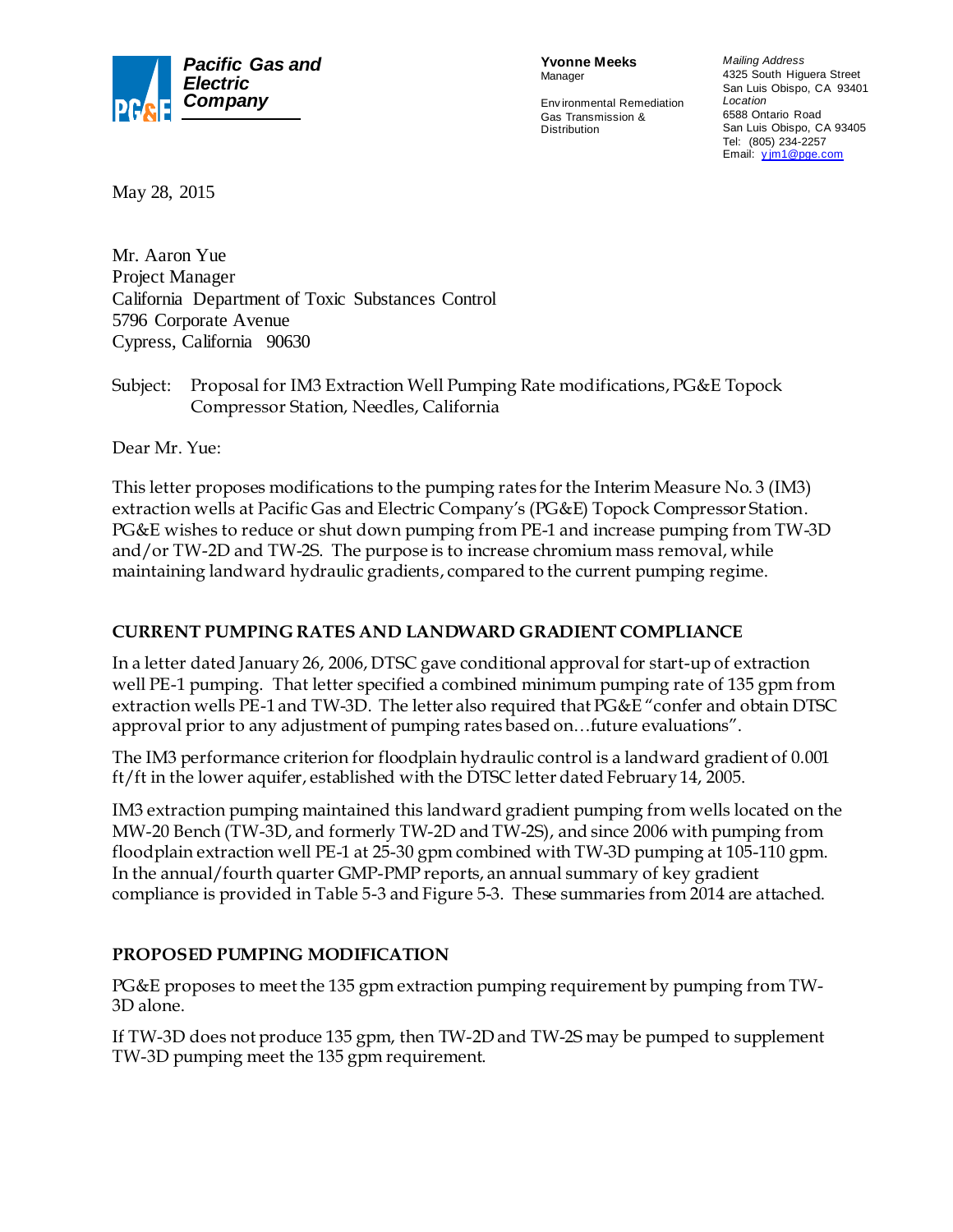The landward gradient will be monitored and if compliance with the 0.001 ft/ft criterion is in doubt, PE-1 will be pumped at rates up to 25 gpm, as needed to increase the landward gradient to comply with the 0.001 requirement.

It is anticipated that PE-1 would only need to be pumped during low river stages (potentially several months in fall or winter).

## **FACTORS CONSIDERED WITH PROPOSED MODIFICATION**

Several factors were considered in developing this pumping modification proposal, as listed below:

- To date, gradient compliance reported with the GMP-PMP quarterly reports shows that landward gradients exceed 0.001 at all well pairs. Groundwater modeling of pumping from TW-3D alone indicates that the landward gradient is exceeded by a factor of 2 to 3 under year-round average conditions, with the MW-34-100/MW-45-95A gradient well pair being most sensitive to PE-1 pumping. Without pumping from PE-1, the lowest river stages in winter might reduce one key well pair gradient to 0.001. In that case, PE-1 pumping would resume to maintain gradient compliance.
- Chromium concentrations at PE-1 decreased rapidly after pumping began, and similar trends are seen in nearby wells such as MW-34-100. PE-1 chromium concentrations are presently in the 5 to 10 ppb range, while TW-3D concentrations are in the 750 ppb range. Chromium mass removal will be increased during months when TW-3D groundwater is not mixed with PE-1 groundwater. Table 5-2 is attached to summarize chromium concentrations measured in 2014 at active extraction wells PE-1 and TW-3D and also TW-2D and TW-2S.
- The three key gradient well pairs used for measuring landward gradient compliance are fitted with telemetry systems for transducer water level data. This allows frequent (weekly or even daily) checks of gradient without the need for physical access to well locations beyond routine monthly transducer downloads. This will be used to closely monitor gradient compliance when PE-1 pumping is shut down.
- TW-3D was tested at 135 gpm sustained pumping rate after well rehabilitation in early May 2015. Also in 2015, variable frequency drives (VFD) were installed at TW-3D and TW-2D to allow their pumping rates to be controlled remotely from the IM3 treatment facility.
- The gradient compliance discussion in quarterly GMP-PMP reports can be expanded to include analysis of gradients, summarize adjustments in pumping rates, and recommend pumping rates at TW-3D and PE-1 for the upcoming quarter.

Thank you for your consideration of our request. Please call me at (805) 234-2257 if you have any questions or need additional information.